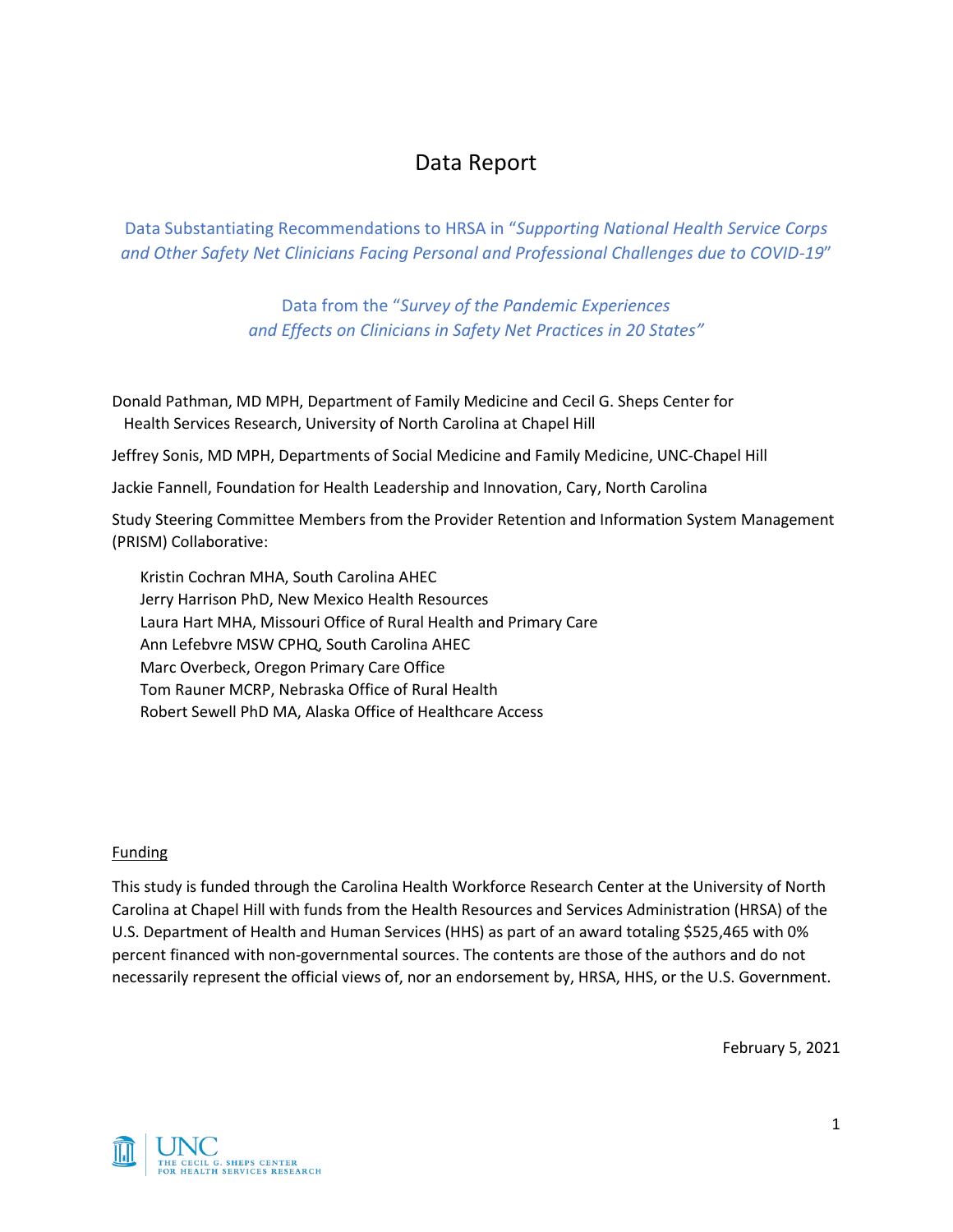## **This Report and Its Data**

This report provides data to substantiate the recommendations made in a companion report, "*Supporting National Health Service Corps and Other Safety Net Clinicians Facing Personal and Professional Challenges due to COVID-19: Recommendations to HRSA*," dated February 5, 2021.

This report's data are from the *Survey of the Pandemic Experiences and Effects on Clinicians in Safety Net Practices in 20 States*, which sought input from 3,924 National Health Service Corps clinicians working in safety net practices in 20 states. These states participate in the *Provider Retention and Information*  System Management (PRISM) Collaborative,<sup>1</sup> previously known as the Practice Sights Retention Collaborative. All clinicians currently serve in or recently completed (since July 1, 2020) the loan repayment or scholarship programs of the NHSC. The survey was conducted on-line, with human subjects approval by the Non-Biomedical IRB at the University of North Carolina at Chapel Hill.

**Participants.** This report is based on data from 1,518 NHSC clinicians who responded as of January 24, 2021, at which time the response rate was 38.7% for NHSC clinicians [N.B. the survey is still active and still accruing respondents]. A total of 691 respondents (46%) had completed their NHSC contracts from July 1, 2020 to November 28, 2020, prior to when the survey was initiated, and 827 (54%) were currently serving when they responded. Respondents participate(d) in the NHSC Loan Repayment Program (1,223), NHSC Substance Use Disorder Workforce LRP (142), NHSC Scholarship Program (106), and NHSC Rural Community LRP (47).

The 1,518 respondent clinicians of this report are in the following disciplines: Nurse practitioner (353); Physician (210); Licensed clinical social worker (203); Licensed professional counselor (184); Physician assistant (159); Dentist (167); Psychologist (81); Substance use counselor (53); Marriage and family therapist (40); Dental hygienist (35); and others are Certified nurse midwives, Licensed mental health practitioners, Pharmacists, Psychiatric nurse specialists, and Registered nurses (33 total).

These 1,518 clinicians work in the following practice settings: FQHC (884); Mental health facility (194); Indian Health Service or tribal site (168); "other" office-based clinic or site (147); Rural Health Clinic (63); correctional facility (31); and the others in free clinics, health departments, hospital-based practices, and substance use disorder facilities (31 total).

**Analyses.** Analyses generally present simple item response percentages to show how broadly clinicians report the various issues, experiences, assessments and mental states that are relevant to each set of recommendations. All group frequency comparisons presented are statistically significant at the p < .05 level. Selected verbatim comments are also presented that highlight, in clinicians' own words, the issues identified in numerical analyses. Clinicians' comments are their responses to a question appearing at the very end of the questionnaire, "*This space is yours. Please clarify any earlier responses or tell us anything more about how the COVID-19 pandemic has affected you, your work or practice/clinic."* Portions of clinicians' comments are redacted to maintain anonymity and for brevity.

Principal limitations of this study are that it is based on clinicians in less than half of U.S. states, with less than 100% clinician participation in those states, and its analyses are not adjusted for potential confounders. Findings have not yet been crafted into manuscripts and undergone peer review.

<sup>1</sup> https://www.practicesights.org/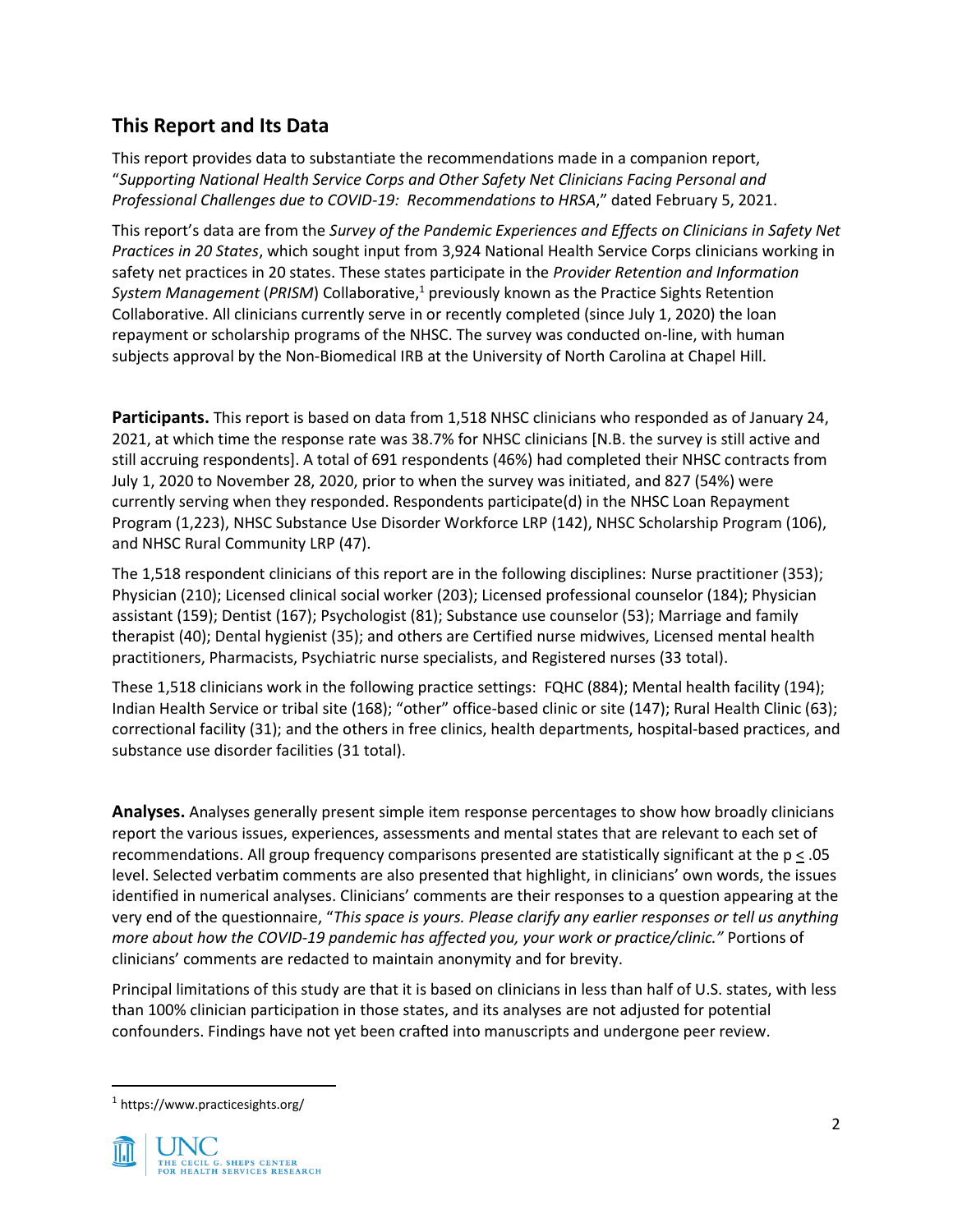## **Recommendation 1. Ensure adequate PPE and require its appropriate use in practices supported by HRSA and the NHSC.**

HRSA should require all practices it supports to provide personal protective equipment (PPE) appropriate to clinicians' jobs, per CDC guidelines. Assist practices in acquiring these PPE. Require all safety net practices have an explicit and firmly enforced policy for all patients and staff to wear adequate PPE and maintain social distancing as much as possible within the health facility. These recommendations are consistent with OSHA guidance for workplaces during the COVID-19 pandemic.<sup>2</sup>

Supportive data:

27% of clinicians feel that their practices or their parent organizations have not made certain that they had appropriate PPE. This includes 27% of medical providers, 32% of dental providers, and 16% of mental health providers.

Not providing adequate PPE affects clinicians' relationships with their practices:

Only one-quarter of clinicians who feel their practices have not made certain they have appropriate PPE report that their practices have done everything in their power to protect their health. In comparison, more than three-quarters of clinicians who indicate that their practices made certain they have appropriate PPE also report that their practices have done everything to protect their health.

Similarly, only 14% of clinicians who do feel their practices have made certain they have appropriate PPE report that their practices have created a high degree of trust among employees. In comparison, 57% of clinicians who indicate that their practices have made certain they have appropriate PPE also report that their practices fostered trust.

Selected comments from clinicians:

*My practice took a long time to accept and implement safety measures for its employees for the COVID pandemic. Employees had to report them . . . so that they can take adequate measures to protect their employees. ---Nurse practitioner, FQHC*

*. . . We, as mental health providers, are not given any PPE and told to provide our own, . . . ---Marriage and family therapist, [redacted practice type]*

*. . . Our own governor, [name], has failed to initiate a mask mandate. It makes me feel that I should not have to put my life at risk to treat dental problems for folks who cannot take simple measures to respect my right to stay alive. This point encourages me to pursue private practice where I am not expected to treat any and all. . . . In fact, I am angry. ---Dentist, "other" office-based clinic*

*I felt unsafe at work. There were no protocols or very lax protocols about infection control. . . . I felt like I was fighting for my patients' quality of care while trying to stay safe myself. We were given 1 N95 mask to use [long-term]. The CEO walked around without a mask whenever he was on site. Provider room was tiny with no chance of distancing . . . I nearly quit medicine. ---Physician assistant, FQHC*

*. . . Patients do not wear masks appropriately which makes me be harder with patients. Stressful time ---Physician assistant, FQHC*

<sup>&</sup>lt;sup>2</sup> Occupational Safety and Health Administration. Guidance on Preparing Workplaces for COVID-19. OSHA 3990-03-2020.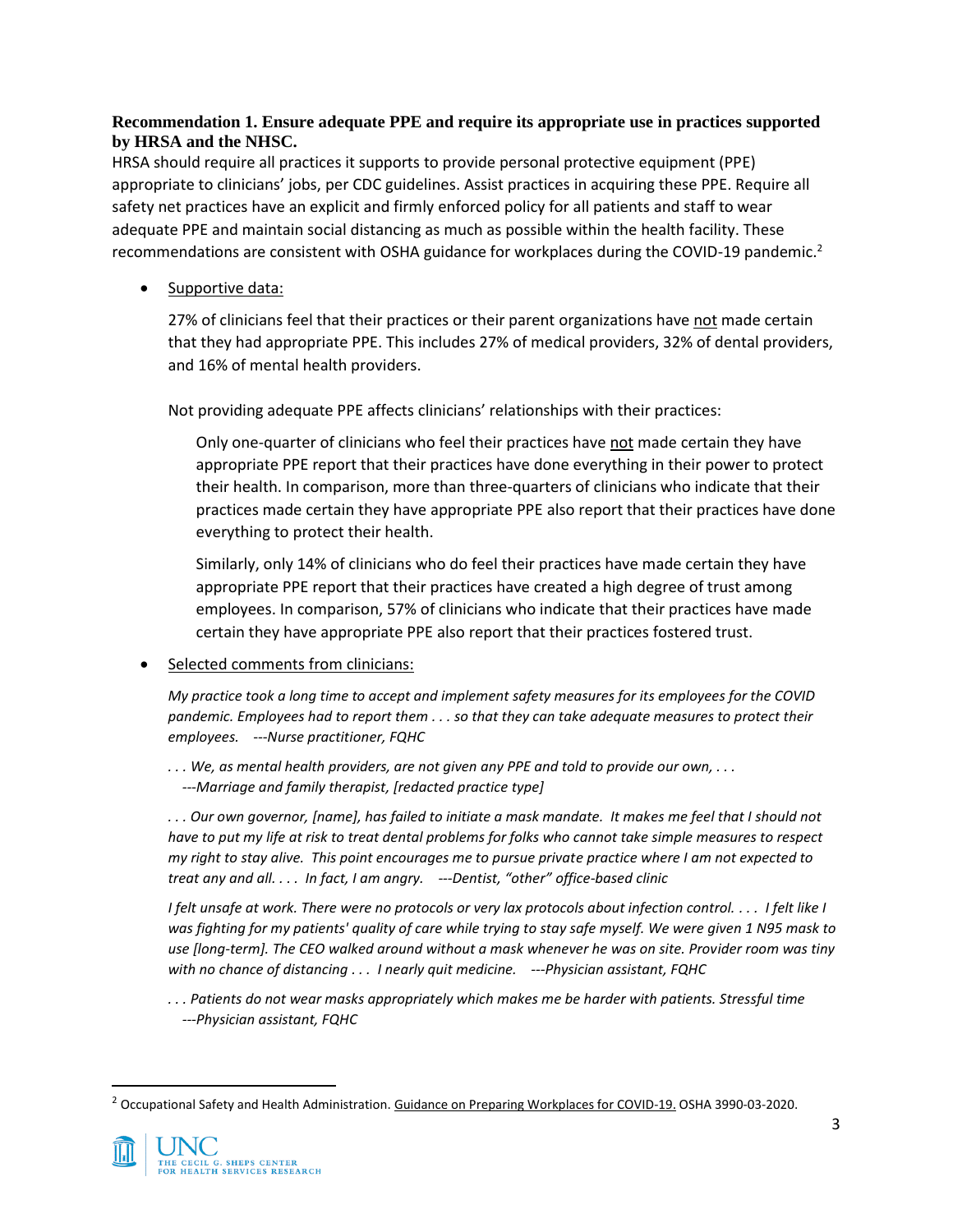## **Recommendation 2. Help practices provide measures to protect clinicians' health during the pandemic**

Encourage safety net practices to provide safer work site or job options for clinicians who are in high risk groups for complications if infected with COVID-19 or who live with someone who is. Assure that all clinicians who provide face-to-face care to patients or clients have immediate access to COVID-19 vaccination. All of these clinicians should now be eligible to be vaccinated per CDC recommendations.<sup>3</sup> Provide the means for safety net clinicians who are infected with COVID-19 to be out of work to isolate—consistent with OSHA guidance—without using regular sick-days, vacation days, or have to take unpaid leave.

### Supportive data:

41% of clinicians report that they or someone they live with is in a high-risk group for complications if infected with COVID-19.

Nevertheless, among *medical providers* who are or live with someone in a high-risk group, half report they do not have the option to work at least partially at home, and two-thirds have no option to move to a low-risk work area.

For *dental health providers*—whose work requires face-to-face care with substantial office equipment—among those who are or live with someone in a high-risk group, 80% do not have an option to work even partially from home, and 84% do not have an option to move to a low-risk work area.

Among *mental health providers* who are or live with someone in a high-risk group, 23% do not have an option to work even partially from home, and 43% do not have an option to move to a low-risk work area.

There are consequences to practices for not providing safe work environments for clinicians:

Compared to those who have the option to work from home and/or move to a safer work environment, those who had neither option more often anticipated leaving their practices within two years (64% vs. 54%) and less often would recommend their practice to others of their discipline (64% vs. 79%).

• Selected comments from clinicians:

*I left agency work the day my NHSC contact was completed in order to work from home full time. I am high risk and my agency wasn't able to accommodate my needs to not be on site. I am now working [part] time with [new practice] providing online counseling.*

 *---Licensed clinical social worker, Mental health facility*

*Our clinic has not given staff the option of working from home, including for staff like myself who . . . are considered high risk; for this reason, a lot of staff have left for other opportunities to work from home. This has created significant shortages in staff that have directly impacted client care and contributing to further burn out among existing staff. ---Licensed professional counselor, IHS/tribal site*

*I have not received any support from management regarding my personal health, safety, or wellbeing. We have been denied every accommodation proposed including: schedule changes and telework. We have not only been denied changes in our program, we are often asked to see more patients, and are asked to cover multiple areas which expose us to more patients and more staff during an outbreak. I did end up contracting COVID, and due to [personal health issue] . . . I genuinely feel like my health and wellbeing is* 

<sup>&</sup>lt;sup>3</sup> Centers for Disease Control and Prevention. CDC's COVID-19 Vaccine Rollout Recommendations. Feb 3, 2021.

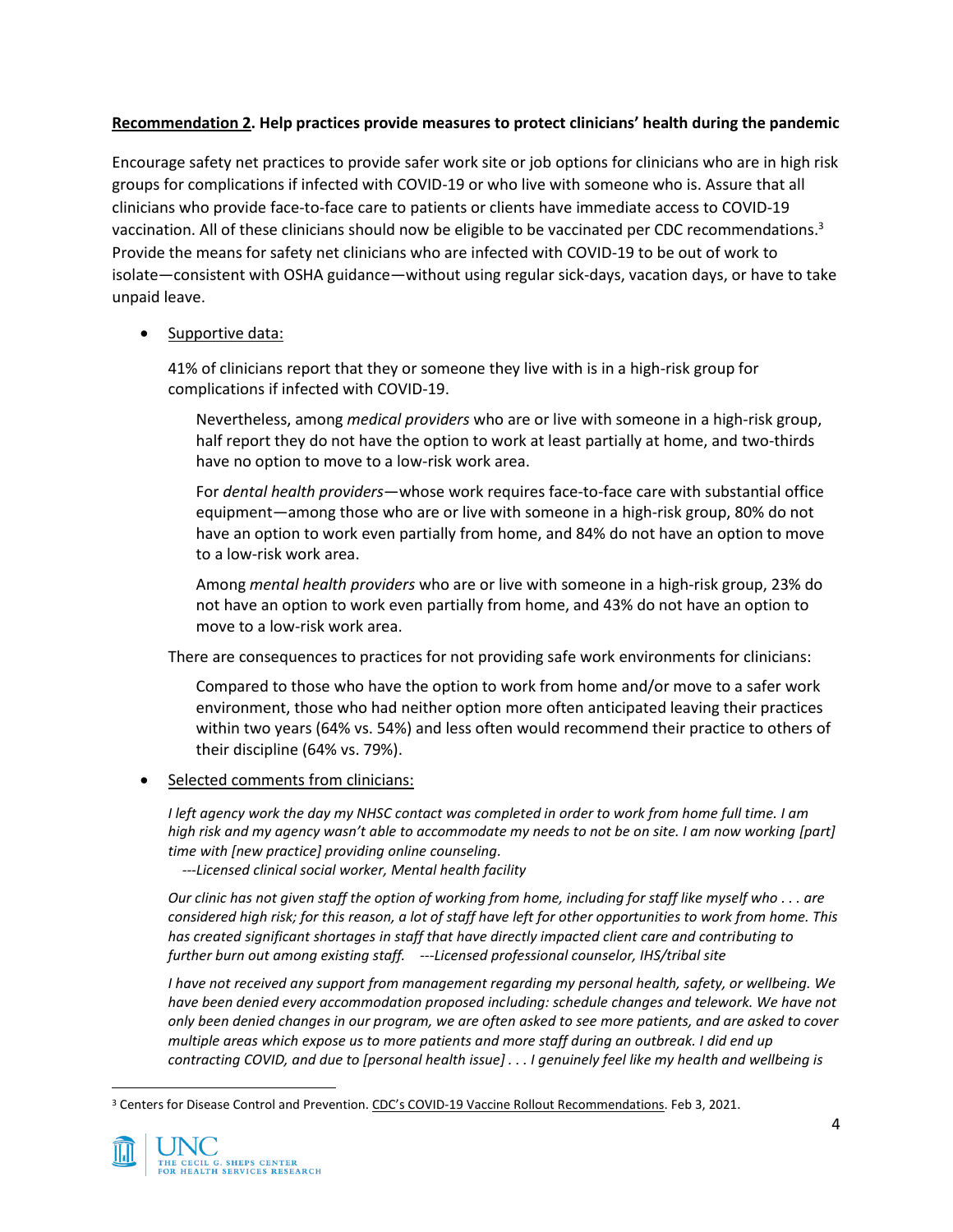*not a priority, and our management cares more about our "numbers" and running our mental health program like a business than the wellbeing of their staff and patients.*

 *---Licensed clinical social worker*

*it was disheartening when I contracted COVID through exposure at work that I was forced to take time off and go over 2 weeks without providing care for patients. Furthermore, it hurt to find out that my employer wasn't responsible to fulfill paid time off through ffcra [Families First Coronavirus Response Act] guidance due to being a healthcare facility. Rapport and safety within the clinic is uncertain and staff are struggling. ---Licensed professional counselor, FQHC*

*I would not be working right now if it weren't for my HRSA loan repayment obligation. I am at high risk for COVID complications . . . I do not want expose myself or my family to the risks of COVID. But I have to go into the office and do just that because the only HRSA site near me requires in person office work. So I go in and expose myself to possible COVID exposure every week.*

 *---Psychologist, FQHC*

*i am burned out from talking about it. i feel unheard. if i get it i will die. my organization doesn't pay for my time off even if i get covid from work. ---Psychologist, Mental health facility*

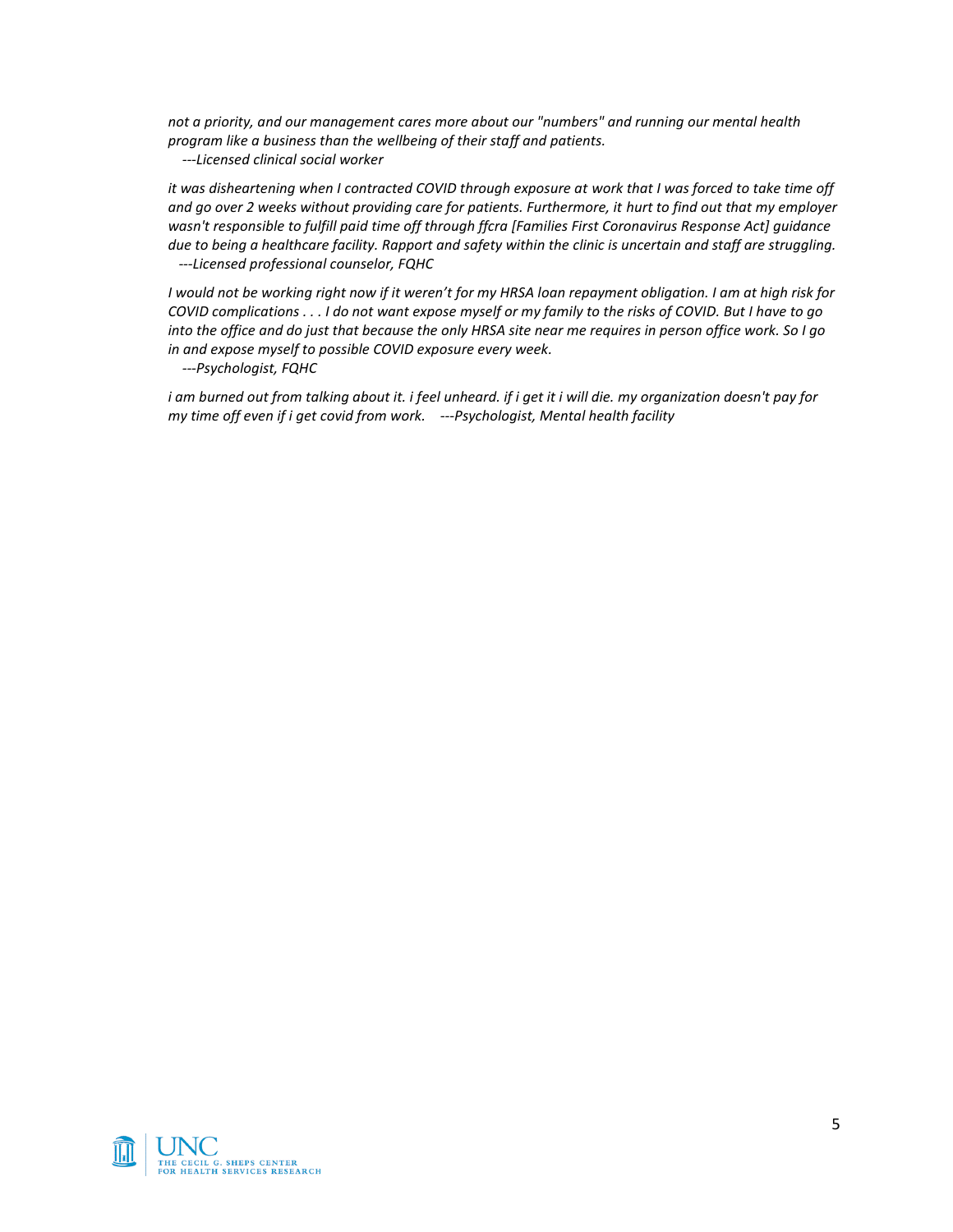#### **Recommendation 3. Help clinicians meet their children's needs**

Provide the means for safety net clinicians to meet the logistical and financial requirements of caring for their children during the pandemic. Encourage safety net practice leaders to allow clinicians time off to respond to pressing needs of their children. Educate and encourage practice leaders to try to accommodate clinicians' responsibilities to their children when shaping clinical services and schedules, when assigning responsibilities to individuals, and in granting excused leaves.

Supportive data:

Among clinicians with children at home, 28% report severe stress trying to meet their children's needs during the pandemic (another 49% report moderate stress).

As a comparison, only 8% of clinicians with children at home report severe stress from the possibility of or actually losing their jobs and 8% from personal finances.

Clinician-mothers more often report severe stress from meeting children's needs than clinician-fathers (31% vs. 14%).

Stress from meeting children's needs during the pandemic has consequences for practices, as it is associated with clinicians' mental health and how long they may remain in their practices:

95% of parents who report severe stress from meeting their children's needs also report feeling burned out in the past month (vs. 74% of parents who report no or minimal stress from meeting their children's needs).

Similarly, 67% reporting severe stress meeting their children's needs also report feeling down, depressed or hopeless (vs. 39% among those with no or minimal stress meeting children's needs).

43% of parents reporting severe stress meeting their children's needs anticipate they will leave their practices within two years (vs. 23% of parents who report no or minimal stress meeting children's needs).

#### • Selected comments from clinicians:

*I worry about childcare, I worry about helping my kids with homeschooling, I worry about losing my job . . . I am not sure I want to continue working in healthcare after this. ---Nurse practitioner, FQHC*

*. . . I found it to be very stressful to work for this agency after I was put in a situation where I was going to be home without pay due to school and day care closings. The agency I work for now has policies in place to support employees in this pandemic. ---Licensed clinical social worker, mental health facility*

*COVID-19 has affected my family and I in juggling work with our Children's virtual learning. My employer has only been concerned with their productivity numbers and not the stress we as parents are facing . . . ---Licensed professional counselor, FQHC*

*Very difficult with children doing distance learning. Currently took leave from work due to lack of childcare and assistance with their schoolwork. ---Licensed professional counselor, IHS/tribal site*

*COVID-19 has affected my family and I in juggling work with our Children's virtual learning. My employer has only been concerned with their productivity numbers and not the stress we as parents are facing with our children's education. ---Licensed professional counselor, FQHC*

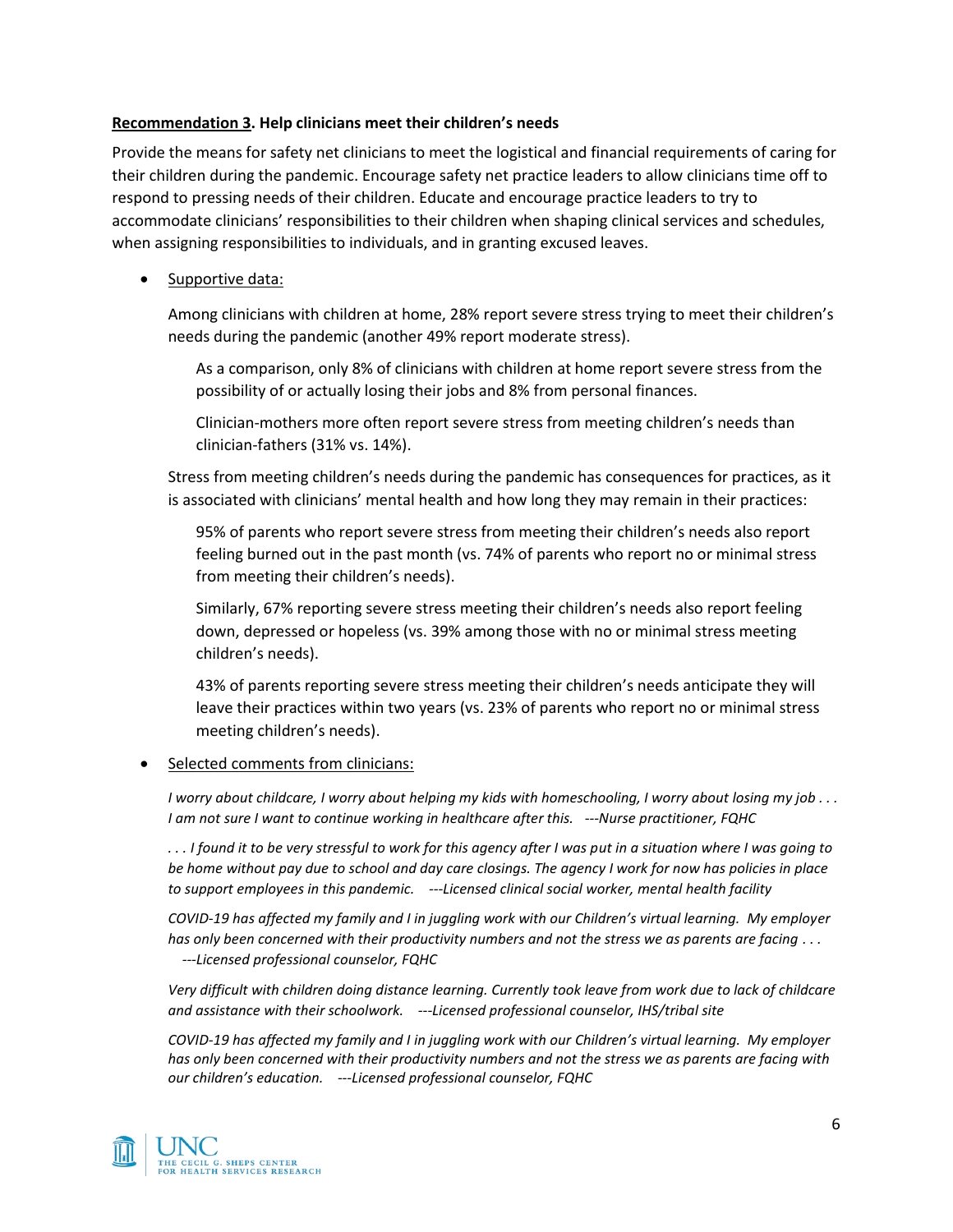#### **Recommendation 4. Enhance access to behavioral health services for clinicians**

With three out of four safety net clinicians feeling burned out and half feeling depressed and hopeless, HRSA should ensure there are ways for all safety net clinicians to access mental health resources and care. This recommendation is consistent with OSHA guidance for workplaces during the COVID-19 pandemic, "Ensure that psychological and behavioral support is available to address employee stress." Promote ways for clinicians to take short, paid periods away from work for recovery and to again feel invigorated in their work and lives. Educate and encourage practice leaders how to create an organizational work culture of caring and support.

Supportive data:

Mental health issues are common among safety net clinicians:

In the preceding month: 76% of clinicians report feeling burned out; 48% report feeling down, depressed or hopeless; 67% report being bothered by emotional problems; and 61% have worried that work is hardening them emotionally.

Nevertheless, only 44% of clinicians report that their practice or its broader organization offers a stress management program or resources.

There are costs to practices when clinicians experience mental health issues in the pandemic:

Fewer clinicians who feel depressed, compared to those who do not, would definitely recommend their practices to others (30% vs. 50%). Similarly, fewer clinicians who report that they are bothered by emotional problems would definitely recommend their practices to others (34% vs. 54%).

Further, half of clinicians currently serving in the NHSC who report feeling depressed or bothered by emotional problems anticipate leaving their service sites within two years. In comparison, nearly three-quarters of those who feel neither depressed nor bothered by emotional problems anticipate remaining in their service sites beyond two years.

#### • Selected comments from clinicians:

*It has been difficult hearing about increasing daily difficulties patients are having due to having COVID or are struggling with feeling anxious, depressed, or are grieving for someone who passed away, and feeling there is no support at work for feeling overwhelm, except suggestions to take days off. ----Licensed clinical social worker, FHQC*

*. . . The long term impact of working in a community that experiences high levels of trauma, oppression, discrimination, lack of access and now, with a global pandemic, higher rates of infection and death, has been extremely difficult. What was already difficult work has become completely exhausting. I know I am a good clinician and I am proud of my work in mental health/trauma/substance use but the pandemic and the difficulty of this collective trauma has forced me to wonder if I can continue to do this work long term. . . . I may need to look for a different career after my debt is finally paid off and I can reasonably step down from the position I have in my current placement. ---Licensed professional counselor*

*I experienced a high level of anxiety and had to work [parttime] to recuperate, so my salary decrease[d]. ---Nurse practitioner, FQHC*

*. . . As a behavioral health worker telehealth drastically impedes my ability to feel connected to my clients, along with my own stress and burnout reducing my ability to stay focused and connected. This causes me* 

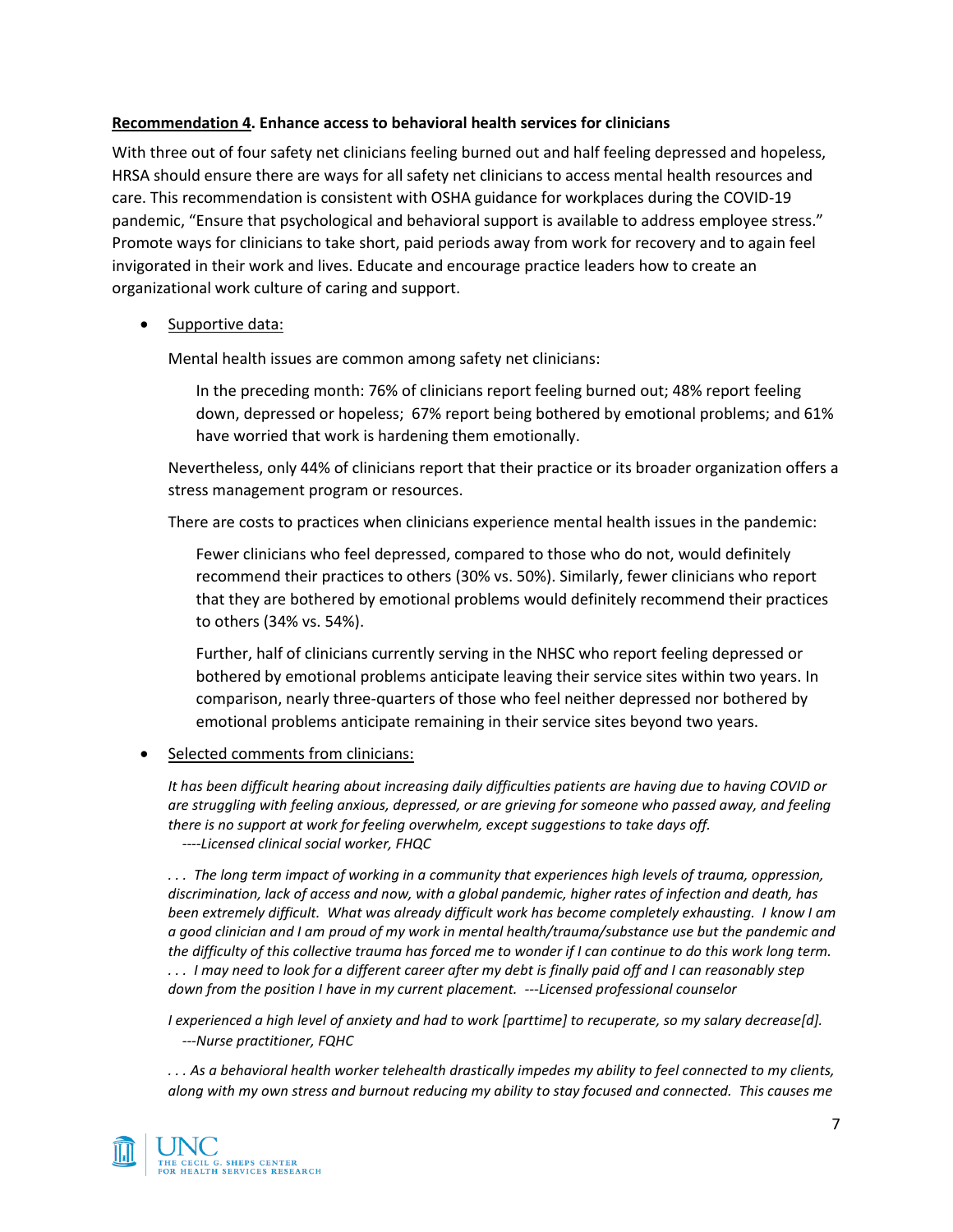*to feel less satisfaction from my position, due to feeling less effective at my job. . . . I'm doing my best to support the team I supervise to stay afloat, but we're all working on fumes.*

 *---Licensed clinical social worker, Mental health facility*

*The increased workload and stress combined with the subsequent decrease in provider support has led me to leave the clinic where I work, which is the approved site for NHSC. Even though it is very financially stressful to me and my family, I am choosing to [end] my NHSC contract early and pay the immensely high fees to do so. I am doing this for my mental health. I have accepted a job to work at an organization that offers more provider support and resources. ---Physician, FQHC*

*Many of my coworkers are struggling with burnout. Our work has shifted in the sense that we are dealing primarily anxiety, depression, fear, and grief and loss. It's a difficult time to be a helper. Although my work has made great changes to protect our physical health, they have [done] little to help our emotional health ---Licensed clinical social worker, FQHC*

*Although caseload numbers have stayed steady and busy, the emotional and stress burden has been EXTREMELY heavier working in mental health likely to cause a much earlier burnout and perhaps leaving site and area of medicine earlier than planned ---Physician assistant, "other" office-based practice*

*My practice clinic already had burnt me out long before my contract was done, but the pandemic made it worse. I'm now pursuing an entirely different career and experiencing a lot of mental and physical struggles that I believe my practice clinic is responsible for. They do not consider the wellbeing of employees who repeatedly ask for changes that do not happen and there should be accountability, as their behavior contradicts the purpose of the NHSC. ---Licensed clinical social worker, FQHC*

*Our clinic has been overwhelmed and is constantly trying to meet the need. Its a stressful terrible time that wont stop... ---Physician assistant, IHS/tribal site*

*Very stressful. My organization did not allow time off even when I requested a mental health day it was denied, . . . ---Physician assistant, FQHC*

*Doing telehealth is exhausting and has led me to feel burned out. I work with a very high needs/low resources population and trying to meet their needs via telehealth feels overwhelming. My department continues to be understaffed, and at times my scheduled has been overwhelming.*

 *---Psychologist, IHS/tribal site*

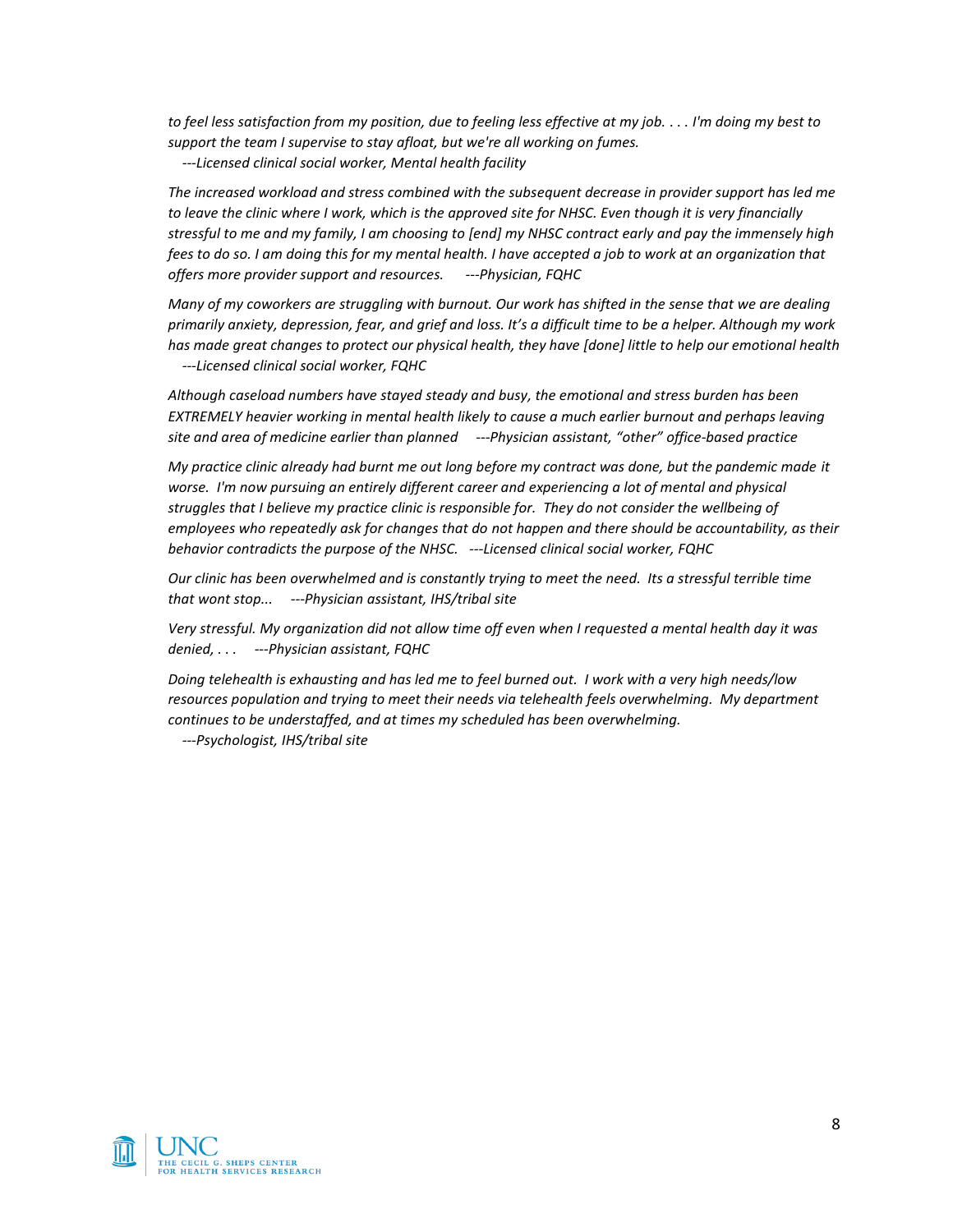## **Recommendation 5. Provide financial recognition for clinicians' expanded and exhausting workload and hazardous roles**

Promote ways for safety net clinicians to be financially compensated—such as through bonuses or by increases in loan repayment amounts—if in meeting the needs of their patients and practices during the pandemic they have had to work substantially longer hours, see many more and sicker patients, or taken on additional responsibilities. Similarly, find ways to provide hazard pay or otherwise recognize clinicians working in particularly hazardous roles during the pandemic.

Supportive data:

Nearly one-quarter of clinicians report a 25% or greater increase in daily patient visits during the pandemic, but only 13% of these clinicians report that they had received a bonus or hazard pay, and just as many reported a reduction in salary or benefits.

Greater proportions of mental health providers (26%) and medical providers (25%) experienced a 25% increase in patient visits than dental providers (11%)

Acknowledging and rewarding extra work demands placed on clinicians can make the demands feel less onerous to clinicians.

Fewer clinicians who report a 25% increase in patient visits and received a bonus report that they now feel that "things were piling up so high that [they] could not overcome them," compared to those who did not receive a bonus (39% vs. 53%).

Selected comments from clinicians:

*My work load increased significantly due to COVID. At the same time the clinic deferred raises this year. ---Licensed professional counselor, FQHC*

*Work harder under more stressful situations, at higher risk for illness with reusing ppe and get no hazard pay like other "essential business". ---Nurse practitioner, FQHC*

*Our services are more accessible due to telehealth, which is fabulous, but also means we are busier than we ever have been before. They suspended our raises, even though they are making more money due to increased access. ---Licensed professional counselor, FQHC*

*Increased work load for me, increased productivity for me . . . yet decrease in scheduled raise. ---Physician assistant, FQHC*

*Increased work hours with benefits removed. ---Physician, FQHC*

*More work, no increase in pay, little support or acknowledgement that we are doing well. Don't want to stay where I work after my contract ends because of unrealistic expectations my upper management. ---Psychologist, FQHC*

*We have had to take more call, since our rural practice format includes outpatient, inpatient, and OB. We have had to make massive adaptations . . . Myself and my physician partners are all working longer/more hours due to new COVID call on top of our regular inpatient call and trying to keep up on the clinic side too which is quite difficult.*

 *---Physician*

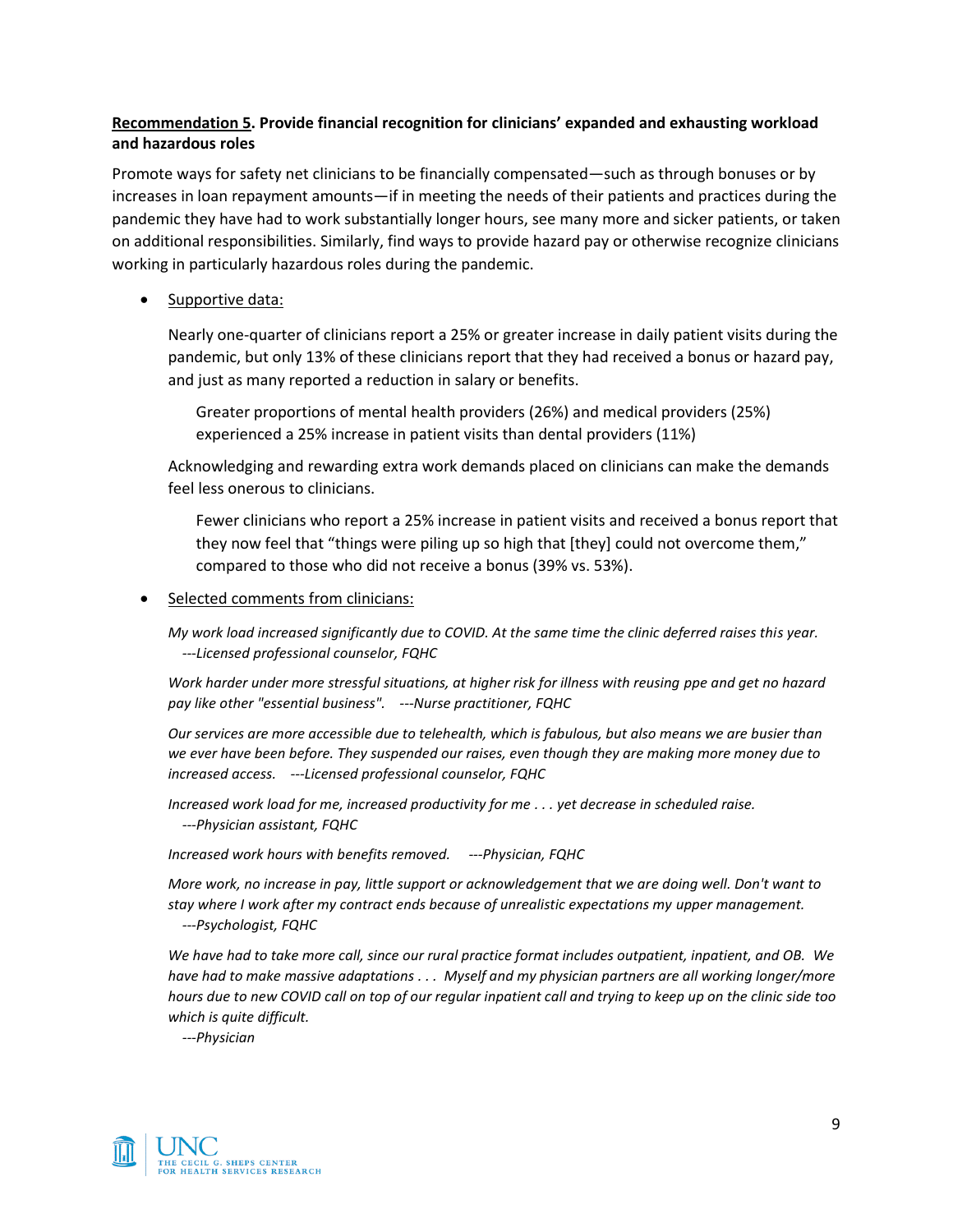#### **Recommendation 6. Provide emergency financial relief to clinicians in dire financial situations**

Some safety net clinicians face dire financial situations due to cuts in their own or spouses' pay or from furloughs and layoffs, at times compounded by higher costs for childcare. Many of these clinicians are early in their careers and with little personal savings and substantial education debt. These clinicians are at high risk of being lost to their practices. HRSA should develop ways to have emergency financial relief provided to safety net clinicians facing particularly dire financial situations.

Supportive data:

A significant minority of all safety net clinicians—but approaching half of dental providers—have experienced financial and/or job security challenges during the pandemic.

16% of clinicians report that their salaries or benefits were reduced during the pandemic the highest rate is among dental providers (31%).

9% of clinicians report that they were furloughed during the pandemic—highest among dental providers (41%). 2% of clinicians have been permanently laid off—also highest among dental providers (7%).

14% of clinicians report that their practice temporarily closed for four weeks or more during the pandemic, and 2% of clinicians reported that their practices closed permanently temporary closures occurred most often for dental providers (44%), as did permanent closures (4%)

10% of clinicians report severe financial stress—the highest rate is among dental providers (22%).

Among clinicians who report severe financial stress, 44% report that their salaries or benefits were reduced during the pandemic, 28% report their practices had closed temporarily and 7% that their practices closed permanently

Among dental providers who report severe financial stress, the practices of 55% closed for at least 4 weeks during the pandemic and the practices of 9% closed permanently. Further, 72% of these dental providers had been furloughed and 25% have been laid off.

• Selected comments from clinicians:

*My clinic had furloughed me until further notice and . . . my husband [was laid off] due to the pandemic. We are struggling financially and also to fulfill the NHSC contract. ---Dentist, FQHC*

*It was necessary to use some of my repayment money to pay bills. Now I will be scrambling to repay the money before the end of my contract. ---Nurse practitioner, FQHC*

*Covid-19 has empacted my life in so many ways. I lost all my benefits, laid off, extended contract once again, money problems. Its a very hard and stressful situation. . . ---Dental hygienist, FQHC*

*My salary has been reduced and that has placed a financial burden on me and my home. ---Nurse practitioner, "other" office-based site*

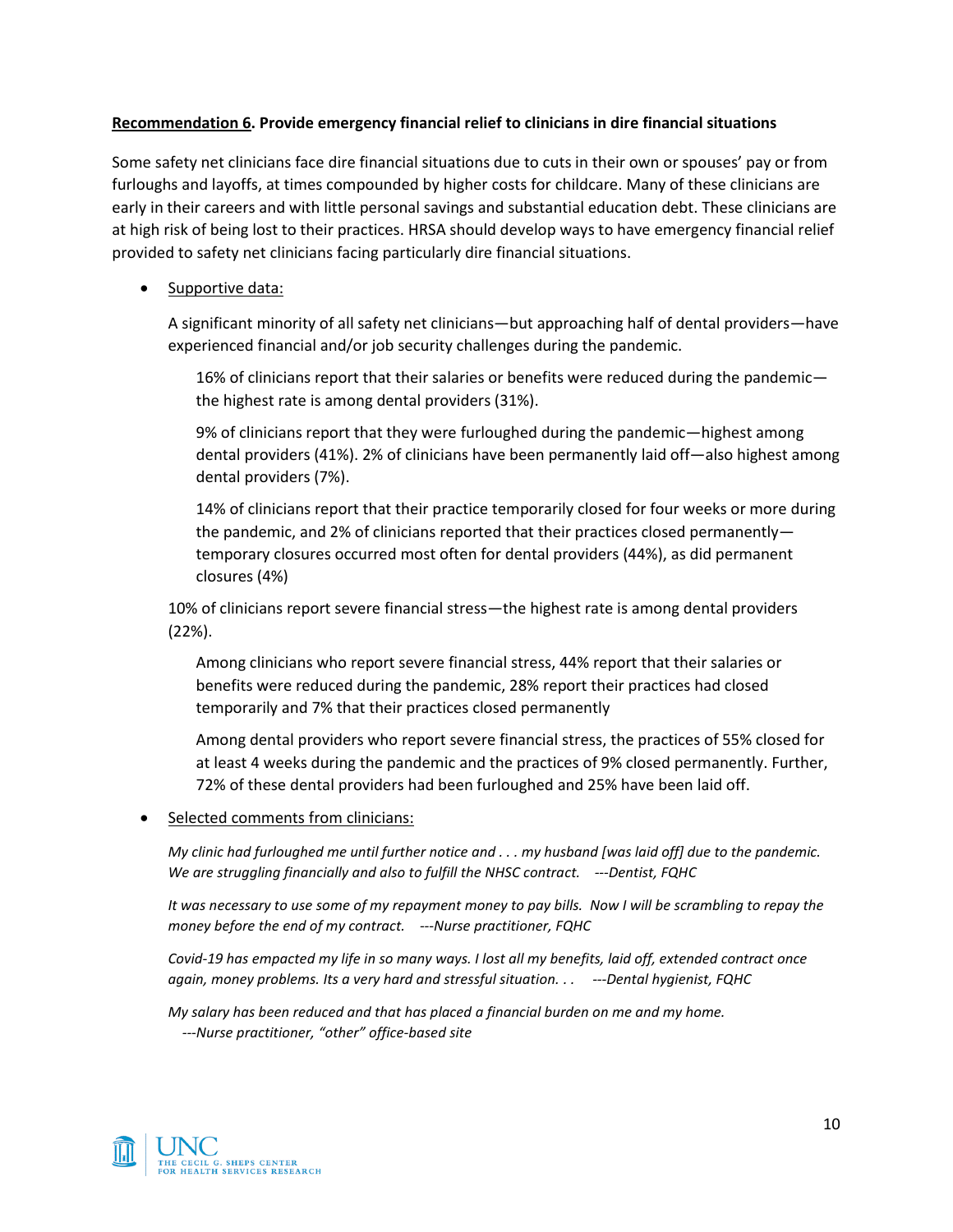## **Recommendation 7. Set expectations for practice leaders to weigh the needs of clinicians as people and as workers when setting organization programs and policies**

Set expectations for leadership in safety net practices to maintain positive and supportive relationships with clinicians and staff during the pandemic, even when pressed to meet patients' needs. Help practices know how best to communicate with clinicians, hear their needs and suggestions, craft supportive policies, and show appreciation for their work. HRSA's guidance on these issues will be heard and trusted by safety net practices.

- a. Provide a C-suite leadership webinar series to inform practice leaders. Create education and training materials. Offer webinars.
- b. Encourage leadership to share information on the practice's finances with all staff to help them understand the rationale for decisions as they are made.
- Supportive data:

Using survey response data, a "*my practice cares about me*" scale was created (Alpha=.94) by averaging Likert-scale responses to five questions: *During the pandemic, my practice/clinic: (a) has done everything within its power to protect my health, (b) has really cared about my wellbeing, (c) has appreciated my contributions, (d) has created a high degree of trust in the organization among employees, (e) has done everything within its power to help me provide high quality care in difficult situations*.

Clinicians in the bottom quartile on the "*my practice cares about me"* scale, compared to those in the top quartile:

- $\circ$  more often report they are depressed (65% vs. 34%) and burned out (88% vs. 64%)
- $\circ$  less often would recommend their practices to others in their discipline (34% vs. 97%)
- $\circ$  among those currently in the NHSC, they more often anticipate leaving their service practices within two years (61% vs. 22%)
- $\circ$  among those who have completed their NHSC contracts, fewer are actually still working in their service practices (65% vs. 91%)
- Selected comments from clinicians:

*I feel like the economic impact on my agency has caused a sense of fear in administrative staff and there's been less focus on supporting staff.*

 *---Licensed professional counselor, IHS/tribal site*

*. . . I have felt a general lack of communication between administrative personnel and staff. . . . . there is a lack of coordination between providers. It feels like an "every-man-for-himself" situation. . . This has created an air of mistrust.*

 *---Physician assistant, Rural Health Clinic*

*I think the NHSC needs to . . . hold clinic sites/companies more accountable about the reported work conditions and treatment of employees in the program. Because my site was so terrible, all the participants either left before or after their contract ended (myself included) and I would strongly advise against anyone having to commit any time in exchange for loan repayment. At the end of the day we all questioned if our mental health and overall well being was worth it.*

 *---Licensed clinical social worker, FQHC*

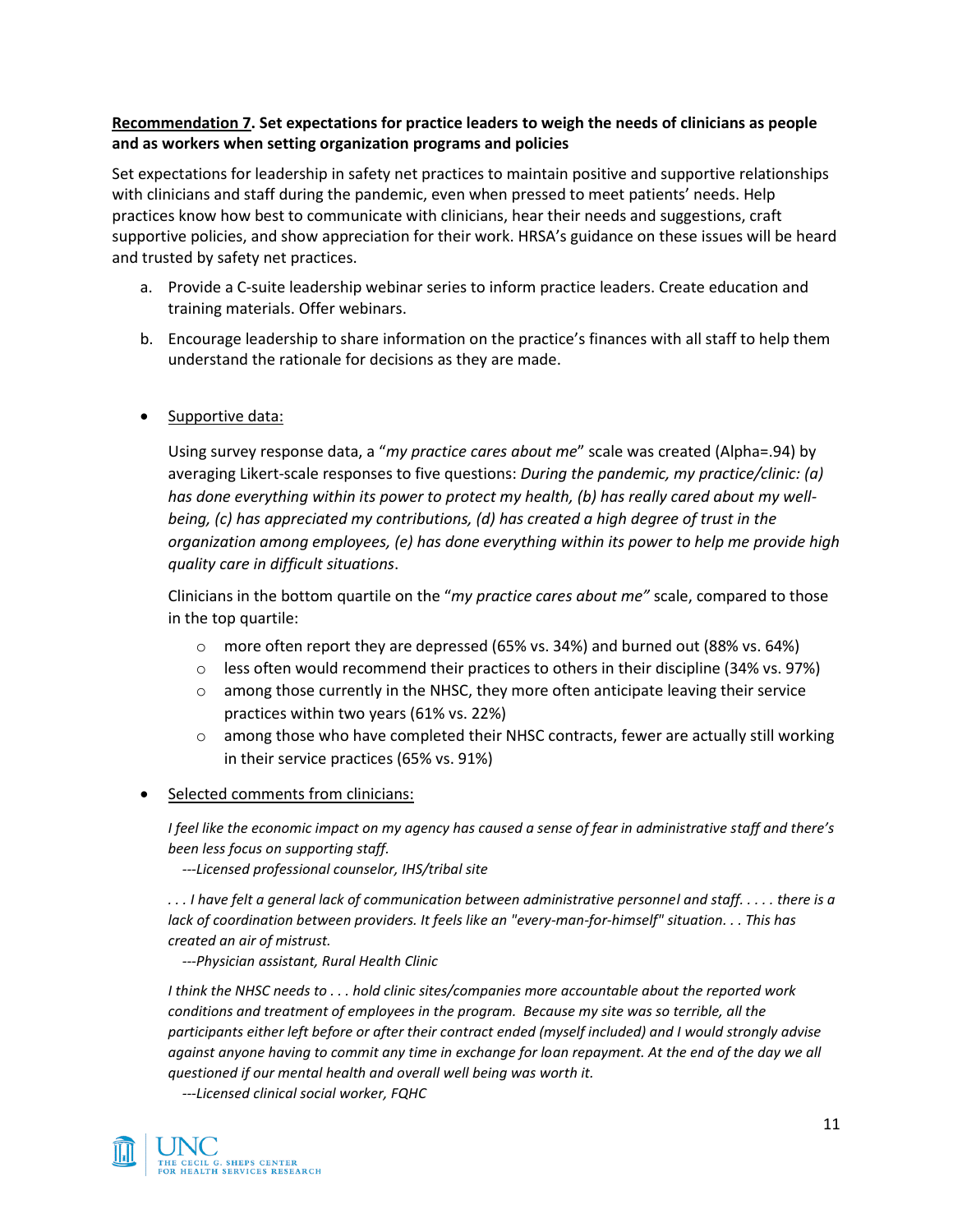*There was little appreciation shown to staff initially during COVID. Instead, staff meetings were about productivity requirements . . . It left me with less respect for the agency overall.*

 *---Licensed professional counselor, FQHC*

*This has illustrated how ineffective mgmt is and how they don't care about us or patients. It's disgusting to work for such a system.*

 *---Psychologist, mental health facility*

*My clinic had years of dysfunctional management . . . My burn out with this clinic is much more related towards long term dysfunction in leadership with patterns of leading from fear and intimidation as opposed to burn out from stress directly related towards Covid-19.*

 *---Physician assistant, FQHC*

*. . . board and the administrator reduced clinic hours and fired my co-worker. They reduced hours . . . I as a provider was not asked or consulted I was told what my new schedule was with 2 days notice.* 

 *---Physician assistant, Rural Health Clinic*

*It has been exhausting and damaged morale at our clinic. . . . The pandemic just brought out a lot of dysfunctions that were already there and made them more obvious and more immediately destructive. ---Physician assistant, FQHC*

*Administration is not listening to provider concerns about staff or patient safety (not just myself, but a large group of providers).*

 *---Physician, FQHC*

#### When practice leadership supports the needs of clinicians, they recognize and celebrate this:

*I am happy to serve during this historical time. My clinic truly has been indispensable for my community. Stressful times like this shows who has true leadership skills and I am happy to be working now with a strong admin team with the rare exception*

 *---Physician, FQHC*

*This year has stretched me for sure, but overall I feel blessed to work where I do and to be able to be in healthcare and help people throughout this pandemic.*

 *---Physician assistant, FQHC*

*My organization has been very supportive during this time. They have not furloughed or laid anyone off. We are a community health clinic and we definitely serve our community.*

 *---Nurse practitioner, FQHC*

*My practice site has done everything in their power to provide resources to both staff and clients during this difficult time. I have felt safe every step of the way. I could not be more thankful for my practice setting.*

 *---Licensed clinical social worker*

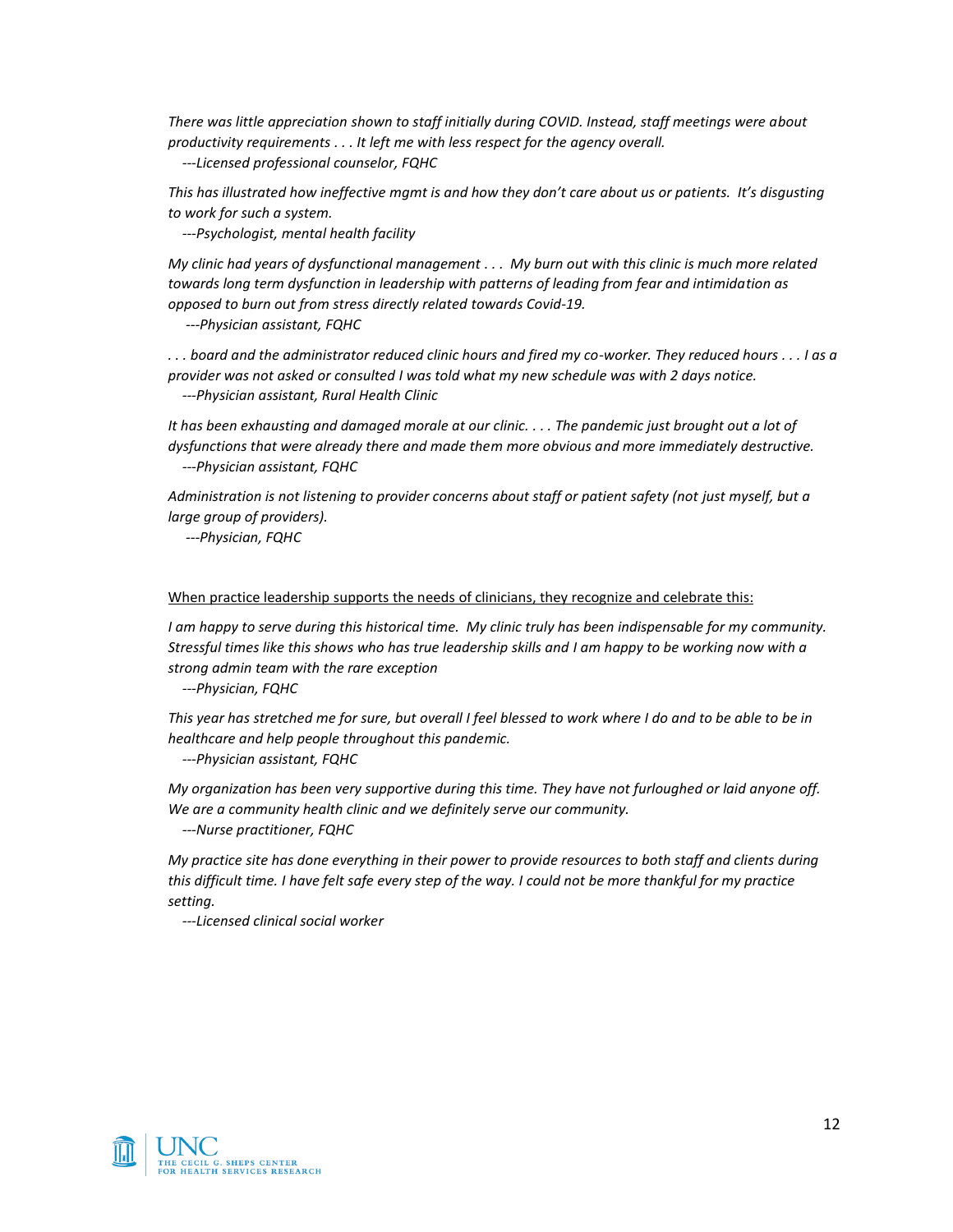#### **Recommendation 8. Provide increased flexibility in how NHSC clinicians can fulfill their contracts**

Provide all possible flexibility in amending NHSC participants' contracts to accommodate the many significant changes the pandemic has caused for their clinics and family situations that were not anticipated when they signed contracts. The option to amend service contracts for pandemic-related circumstances should be clearly and proactively communicated to all NHSC clinicians. NHSC participants should not be left worrying about how changes in their jobs due to the pandemic may put them in violation of their contracts and make them liable for large financial penalties. The NHSC should build on flexibilities that have already been implemented.

## • Supportive data:

Many NHSC clinicians report that the terms of their NHSC contracts have been amended during the pandemic because of its disruptions to patient care.

19% of these NHSC clinicians report at least one change in their contracts. Three-quarters of these changes were extensions in the contract end-date. More than half of dentists report at least one change in their NHSC contracts.

Among all clinicians who reported extensions of the end-date of their contracts, 70% reported that they had been furloughed or laid off from their jobs.

Both the 19% of NHSC clinicians who had their contracts amended and almost as many who did not have their contracts amended report that participating in the NHSC during the pandemic is a stress.

35% of all NHSC clinicians report that they have had moderate or severe stress during the pandemic from their participation in the NHSC, including 60% of dental providers.

Among clinicians who report a change in their NHSC contracts, two-thirds report moderate or severe stress from their NHSC participation, as do one-quarter of those who have not had a change to their contracts.

For 40% of those who report moderate or severe stress from participating in the NHSC during the pandemic, this stress equaled or exceeded the level of stress they report due to their personal finances and the possibility of or actually losing their jobs.

Feeling stress from participating in the NHSC during the pandemic is associated with clinicians' mental health.

Among those who report moderate or severe stress from their NHSC participation, 88% feel burned out from work, 60% report they are bothered by feeling down, depressed or hopeless, and 72% report that they are worried that work is hardening them emotionally.

## Selected comments from clinicians:

*Our clinic was closed for 2 months. This prolonged my time commitment. I have since fulfilled my required time and chose not to continue in the program due to fear of another furlough. ---Dentist, FQHC*

*. . . Constant/continual worry about the possibility of being laid off and another suspension/new updated end date was stressful. It felt like I wasn't ever going to fulfill my contract and when I aired these concerns to one of the NHSC reps over the phone I was met with what I felt to be a rude "response", how basically it*